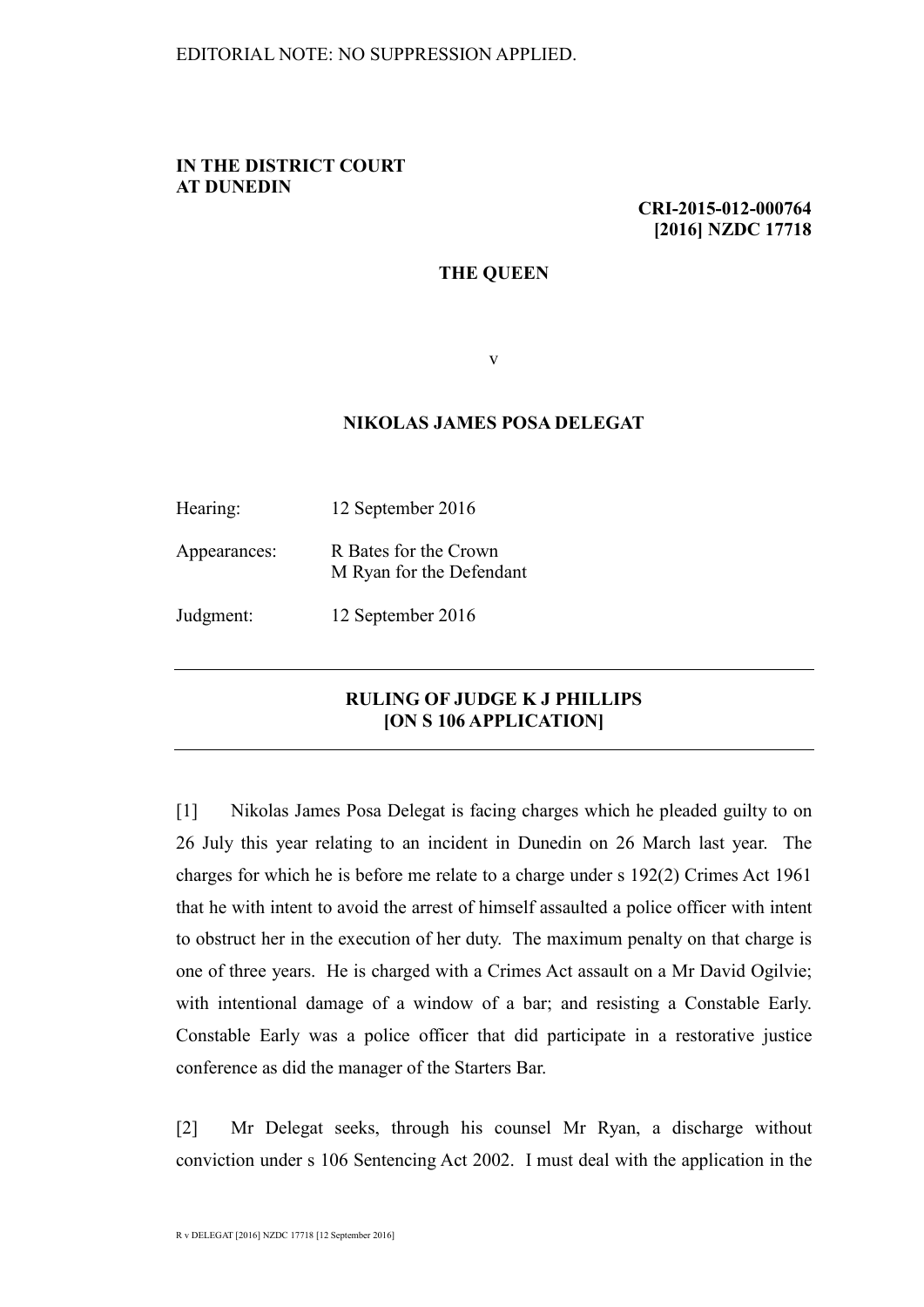terms of s 107 which gives me guidance as to how and on what basis a discharge under s 106 can be granted. Section 107 provides that:

The court must not discharge an offender without conviction unless the court is satisfied that the direct and indirect consequences of a conviction would be out of all proportion to the gravity of the offence.

[3] Section 107 requires a balancing exercise when considering whether or not to exercise the discretion under s 106. Quite clearly, and a number of decisions have mentioned it, s 107 considerations are a prerequisite or a "gateway" to deciding whether or not to discharge any person under s 106.

[4] The submission that is made on behalf of Mr Delegat is that a discharge should be granted due to the consequences of a conviction and difficulties that he could have in the future in his employment. Some issues in relation to his ability to travel are also raised.

[5] Mr Bates appears for the Crown to oppose the application. He has made submissions, as has Mr Ryan the defendant's counsel, both in writing and also today orally. They have been in considerable detail. I have read those submissions as I have read a detailed affidavit filed by the defendant.

[6] I must say at the outset that issues that arose from the affidavit of the defendant where he was saying he could not either recall "exactly what occurred" or that he was "not aware that the person he struck at the time of the incident was a police officer" was in direct variance with what was detailed in the summary of facts. The application hearing was stood down whilst Mr Ryan consulted with the defendant. It was made very clear when the hearing resumed that the summary of facts was accepted as it was written and that there was no issue taken by the defendant in that regard.

[7] The facts in reality seem to me to be abundantly clear. Here the defendant was highly intoxicated. He was, and Mr Ryan has emphasised to me today, a person who was meant to be taking medication (it appears that he did not do so) and a person who also needs to be careful in relation to mixing the issues that he has with mental health and his medication with alcohol. Here, however, he not only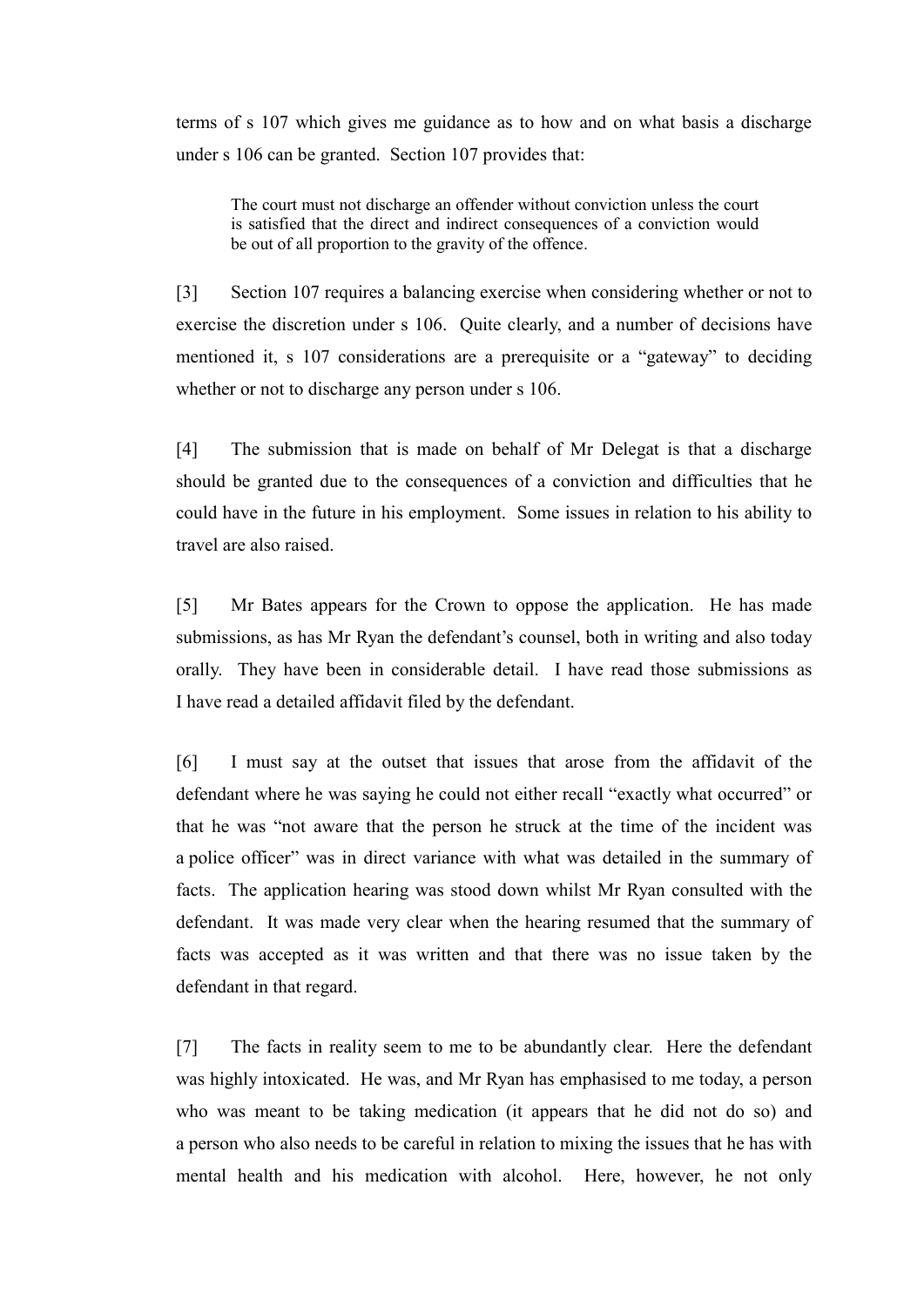consumed alcohol, at 18 years of age, but he was not taking his antidepressant medication. He apparently, in a bar, became enraged. That appears to have been over some comment made by a person in relation to his girlfriend. As a result of that occurring he punched a hole in a security window. That led to a heated argument with this female associate to the degree where a member of the public became concerned with the defendant's vehemence and approached the campus watch officer who was in and around the bar where he was, which is in the student area of Dunedin.

[8] The first victim (Mr Ogilvie) became involved. He intervened in what was happening between the defendant and the female friend. He stood in between them. He had to, in fact to get the defendant to do anything, push him away from the girl. The immediate response of the defendant was to try and punch the victim in the head. The victim evaded the punch and attempted then to grab the defendant to stop further punches but he slipped to his knees. While he was on his knees the defendant kneed him in the face. Hence the Crimes Act assault. In my view, a serious one of its kind with a knee in the face.

[9] It appears then that the defendant was taken to the ground. It appears that police officers arrived. The defendant was being restrained. He was struggling vigorously. He punched the police constable in the face. She was attempting to control his arms at the time. He said, "Get off me cop," so he clearly knew it was a police officer. It is accepted by the Crown that he did not know it was a female police officer. But he then punched the police woman three to four times in the face with his closed fist. He was handcuffed, but he was not done. He violently struggled, attempted to head butt the officers and kicked out at the police officers.

[10] The facts summary that I read describes the campus watch officer as having swelling and bruising to his left eye and a cut to an elbow. Mr Ogilvie, in a victim impact statement dated 2 September, says that he does not know the defendant. He got a sore knee when he fell to the ground and redness and tenderness as a result of the assault but no bruising and no financial costs. He says he has not sustained any emotional harm and has no ill feelings towards the defendant. He thought the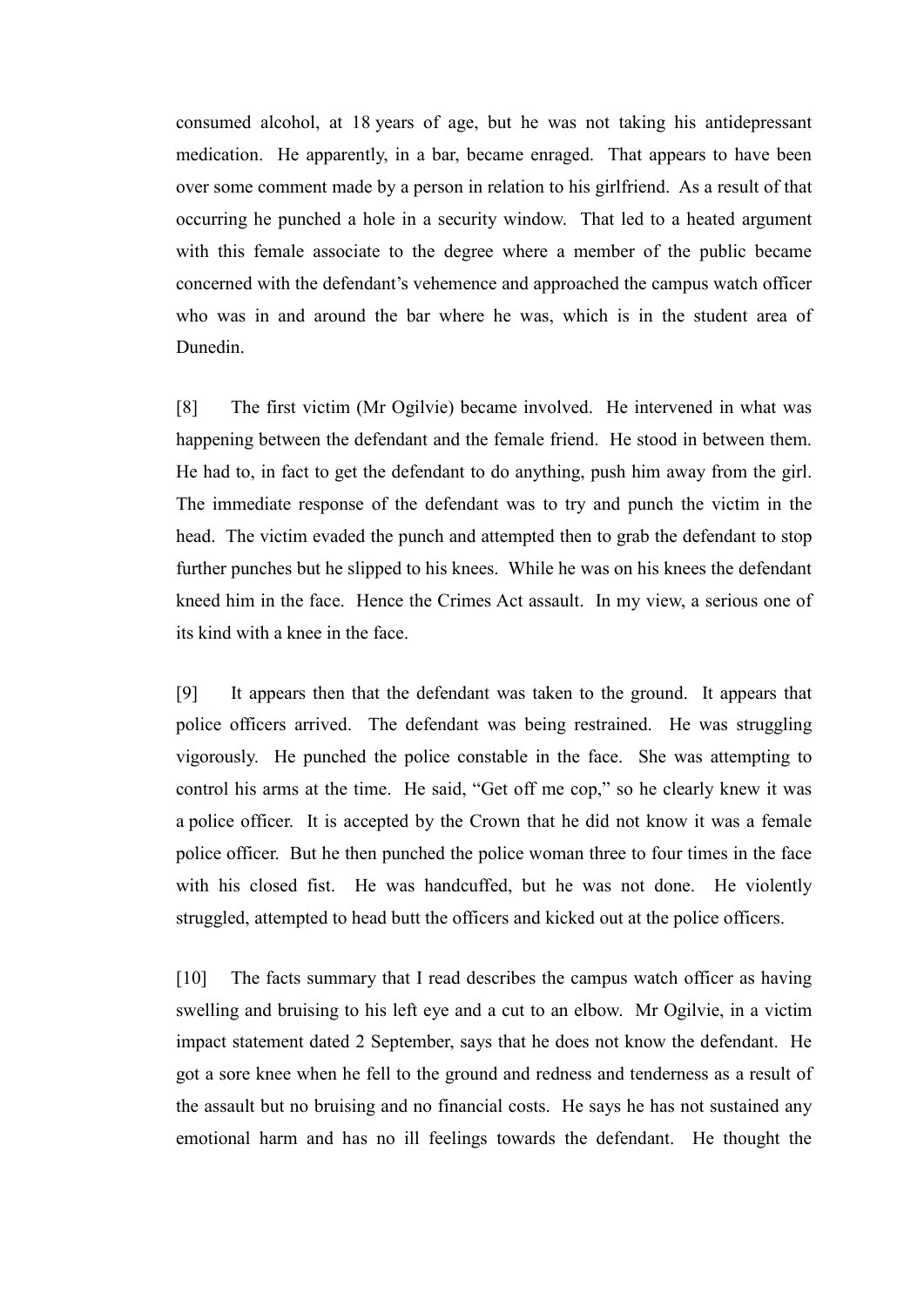defendant had 'lost the plot'. That was constant with what he had said originally to the police.

[11] The second victim (the one who was struck in the head with one blow and three to four further blows) is a 32-year-old female. As a result of being on duty and attempting to restrain the defendant she was knocked out. She does not know him. It was, as she put it in her victim impact statement, "an unprovoked assault." She describes it as being sustained. She says in her victim impact statement that the defendant knew she was a police officer, she was in full uniform. She says that she does not remember anything after the first punch in the head which basically knocked her out. She had to be taken to hospital. She spent some 15 odd hours in the Emergency Department at Dunedin. She was released from hospital but had to return because then she felt numbness in her arms and had to be referred to a neurologist. She sustained swelling, bruising and tenderness to her left eye, concussion and continuing headaches. She was stood down from police duties for two months due to ongoing concussion symptoms, unable to drive for that period of time and then had to be slowly worked back into her role as a policewoman. Eighteen months later she has reoccurring headaches. She has been told quite simply if she has another brain trauma like she had that night, her health would be seriously compromised. She just sees herself as "extremely lucky". The overall concussion has had far-reaching impacts upon her – reoccurring headaches, not able to return to full work for three months. She considers the defendant has shown her no remorse for his actions. Mr Ryan would take argument with that. The defendant has attached to his affidavit a letter apparently an apology he had written which never got to the police officer. She says that it was only recently, when he pleaded guilty, was there an approach for a restorative justice conference. She says that he had 18 months to do something about it and did nothing. That is her view of the situation.

[12] Mr Ryan, for the defendant, has gone through in detail a restorative justice conference report attended by the police officer (Constable Early) who was the person that the defendant resisted. It appears that the defendant Mr Delegat took full responsibility and apologised. The apologies were accepted. But I note that Constable Early describes the second assault on his partner as he saw him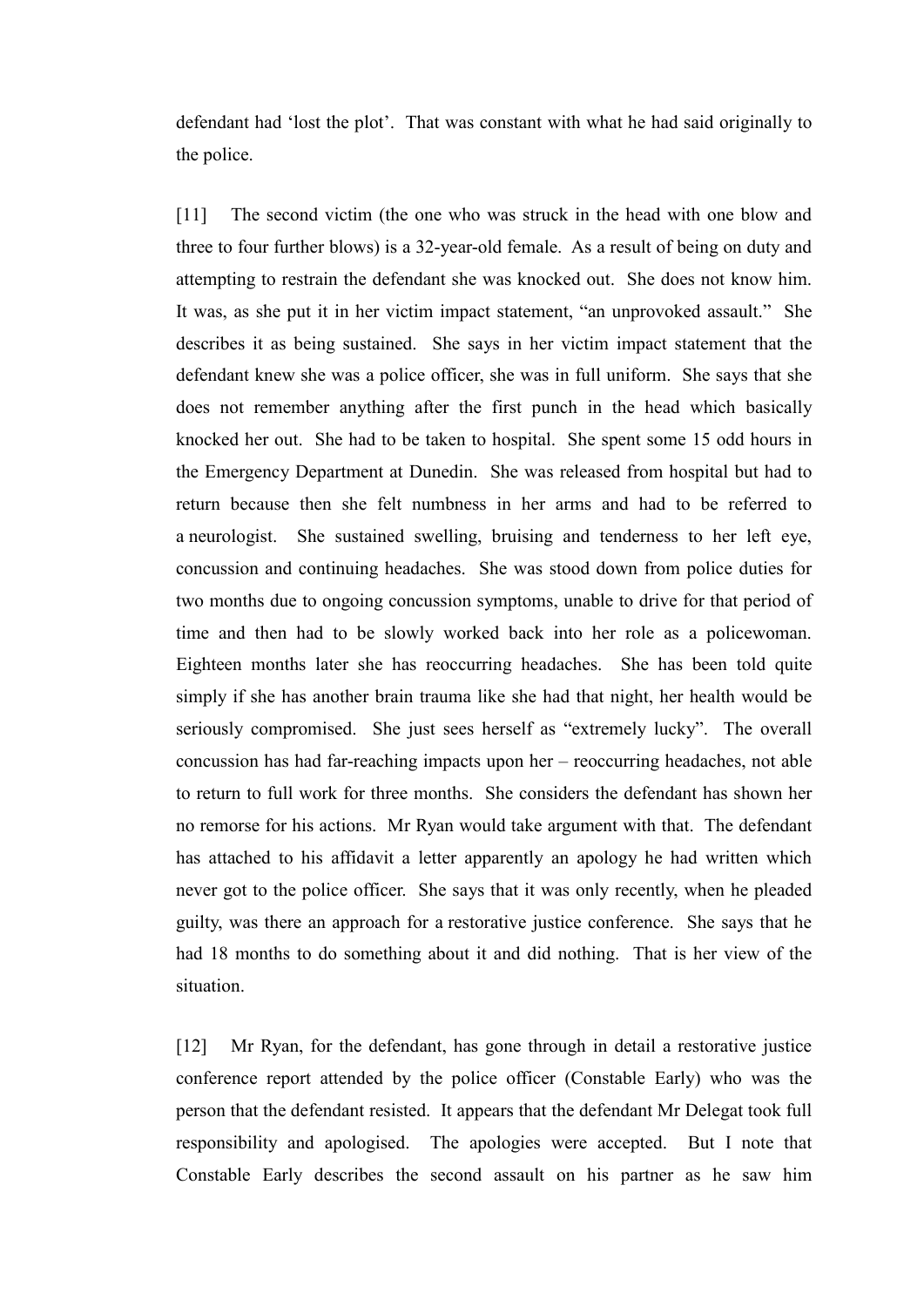"absolutely smashing it." The defendant said he is getting help with his alcoholism. All those matters were accepted at the conference. I take the detailed restorative justice report into account.

[13] I have gone through all that in detail because as a matter of law the Court of Appeal has made very clear (without the necessity to refer to lower Court decisions) the way in which these applications are to be dealt with. It is as follows  $(R \text{ } v \text{ } Hughes, \text{ }^1 \text{ } R \text{ } v \text{ } Bly the^2 \text{ } and Z \text{ } v \text{ } R^3)$  $(R \text{ } v \text{ } Hughes, \text{ }^1 \text{ } R \text{ } v \text{ } Bly the^2 \text{ } and Z \text{ } v \text{ } R^3)$  $(R \text{ } v \text{ } Hughes, \text{ }^1 \text{ } R \text{ } v \text{ } Bly the^2 \text{ } and Z \text{ } v \text{ } R^3)$  $(R \text{ } v \text{ } Hughes, \text{ }^1 \text{ } R \text{ } v \text{ } Bly the^2 \text{ } and Z \text{ } v \text{ } R^3)$  $(R \text{ } v \text{ } Hughes, \text{ }^1 \text{ } R \text{ } v \text{ } Bly the^2 \text{ } and Z \text{ } v \text{ } R^3)$  $(R \text{ } v \text{ } Hughes, \text{ }^1 \text{ } R \text{ } v \text{ } Bly the^2 \text{ } and Z \text{ } v \text{ } R^3)$  $(R \text{ } v \text{ } Hughes, \text{ }^1 \text{ } R \text{ } v \text{ } Bly the^2 \text{ } and Z \text{ } v \text{ } R^3)$ . All cases upheld a three step approach when considering the disproportionality test in s 107. I quote from *Z v R* at para [27]. There the Court was considering a case from England in the Divisional Court in *A.* 

When considering the gravity of the offence, the court should consider all the aggravating and mitigating factors relating to the offending and the offender; the court should then identify the direct and indirect consequences of conviction for the offender and consider whether those consequences are out of all proportion to the gravity of the offence; if the court determines that they are out of all proportion, it must still consider whether it should exercise its residual discretion to grant a discharge (although, as this Court said in *Blythe*, it will be a rare case where a court will refuse to grant a discharge in such circumstances).

[14] So the first step is identifying the gravity of the offending. *Z v R*, and ss 9 and 9A of the Sentencing Act, are obviously relevant to the gravity of the offence as are ss 7, 8 and 9. I must take into account guilty pleas, expressions of remorse, the victims' perspective, the Court's assessment of how likely it is the defendant would re-offend and consider the overall gravity. I must take into account the nature of the offence, the circumstances relating to the commission of the offence, the aggravating and mitigating factors of the offender and the offence and matters occurring after the offence.

[15] I have before me a man of 18 years of age who committed serious violent attacks in a bar against a police officer. He has no prior convictions at the age of 18. He is a young man who I am told by the reports that I have read, has mental health issues (and that is backed up by submissions from Mr Ryan), who takes anti-depression medication, and has a history of such issues confronting his day-to-day life. I understand that he has, since this offending occurred, taken steps

<span id="page-4-2"></span>

<span id="page-4-1"></span><span id="page-4-0"></span><sup>&</sup>lt;sup>1</sup> *R v Hughes* [2008] NZCA 546<br><sup>2</sup> *R v Blythe* [2011] NZCA 190<br><sup>3</sup> *Z (CA447/12) v R* [2012] NZCA 599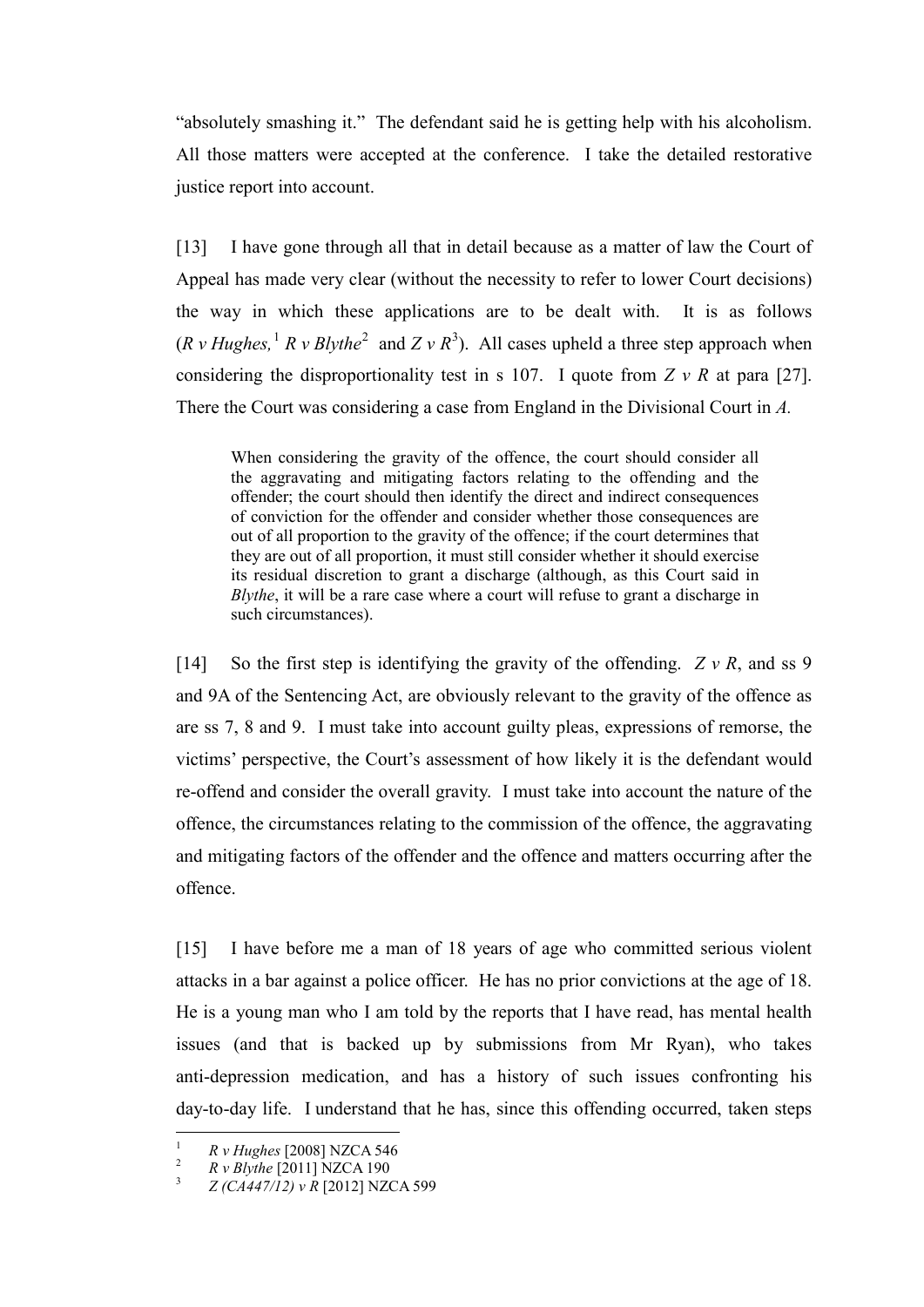in relation to issues involving mental health and alcohol. It is clear that he has alcohol issues. They were known to him prior to the arrival at the bar on the day in question.

[16] It is also clear from what he says in his affidavit that he does not "independently" recall what actually took place. (I am told by Mr Bates there is another report which would indicate that he does recall a good deal more than what he says). But, as I have said, Mr Ryan emphasises the restorative justice conference. He submits that the views of the principal victim would have been different if she had received the apology letter that had been written, that I should take into account that the Crown has seen fit to reduce the charge markedly from a charge carrying a maximum sentence of seven years' imprisonment to one carrying a maximum of three years. Mr Ryan says that this young man has done everything an 18-year-old could to rehabilitate himself; has expressed remorse; has repaid the damage occasioned to the Starters Bar by him smashing the window; that it is a "one-off incident" occurring when he was intoxicated; he has entered into Capri Hospital; and it was completely out of character. It was when he was alerted to what he had done he entered the hospital. He has and would like to be involved in voluntary community work, speaking and working with the police with people who have alcohol issues because of what Mr Ryan (an Auckland barrister) describes is "the Dunedin drinking culture." It appears that the position of the defendant is to mitigate the matters as much as he can and that he has done everything he possibly could to rehabilitate himself and make good what he did.

[17] Mr Ryan's submissions as to consequences are in relation to the consequences that he would have difficulty in obtaining a licence under the Financial Management Act.<sup>[4](#page-5-0)</sup> Direct and indirect consequences do not necessarily have to occur. It is sufficient to be satisfied that there is a "real and appreciable risk" that consequences would occur. He quotes to me *Harcourt v Police,* [5](#page-5-1) which is a decision made well before the current Act was amended and s 107 came "into play". I take note however that with direct consequences and indirect consequences, there is no onus or responsibility on a person to establish that they would in fact occur.

<span id="page-5-1"></span><span id="page-5-0"></span> $\frac{4}{5}$  Financial Advisers Act 2008

<sup>5</sup> *Harcourt v Police* HC Hamilton AP42/90, 14 May 1990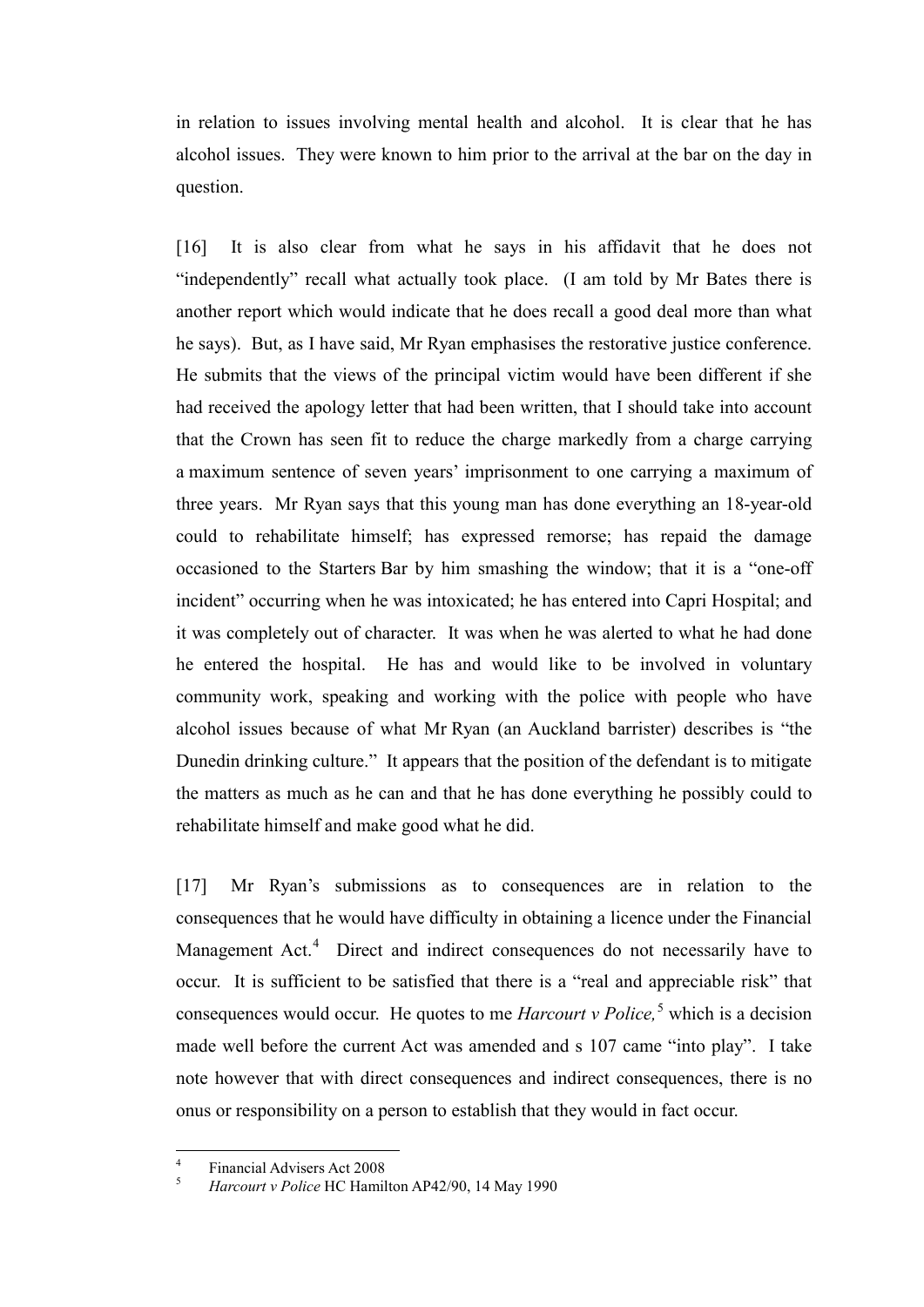[18] The other consequence is that he would have difficulties in not being to race yachts in and around the American coastline. In the end what Mr Ryan is saying to me, "Yes, these are the facts of the matter, which are not debated by the defendant but that the circumstances are that he was in a bar highly intoxicated and totally lost control of his anger. They are the aggravating factors. The mitigating factors are his age and his good character." Mr Ryan also points out to the issues that neurologists talk about. The formation of a young person's frontal lobe (particularly in males) in not being fully formed until they are about 25 years of age. Mr Ryan puts it that this young man has made a mistake; he has tried to remedy it; and that he should be granted a discharge accordingly.

[19] I note that the gravity of the offence is clear in my view. He really without any degree of warning or real provocation from the first victim punched him because that first person was attempting to interfere with what the defendant was saying or doing with his girlfriend. As a result of what then occurred he intentionally kneed that man when he was on the ground, in the head. When taken to the ground and struggling violently, he, knowing there was a police officer attempting to restrain him, punched that officer in the face on one occasion hard enough to render the police officer into a state of unconsciousness, or near unconsciousness, and that he followed that by another three or four blows after telling the person in no uncertain terms as to being a police officer "to get off him", punching another three to four times. All aimed at the head.

[20] In relation to then assessing the seriousness, I take into account what the female police officer has said and the impact upon her which could only be described as serious. I take into account what happened at the restorative justice conference on the other hand. I also must take into account his age. I take into account his good character and matters that relate to issues of mental health. I counter that by saying that he was well aware of the difficulties that he had. He was well aware of the requirement to take his medication. He was well aware of the difficulties he has when he is drinking. He did both. But I take those other factors into account when assessing the overall gravity of the offence and decreasing the gravity.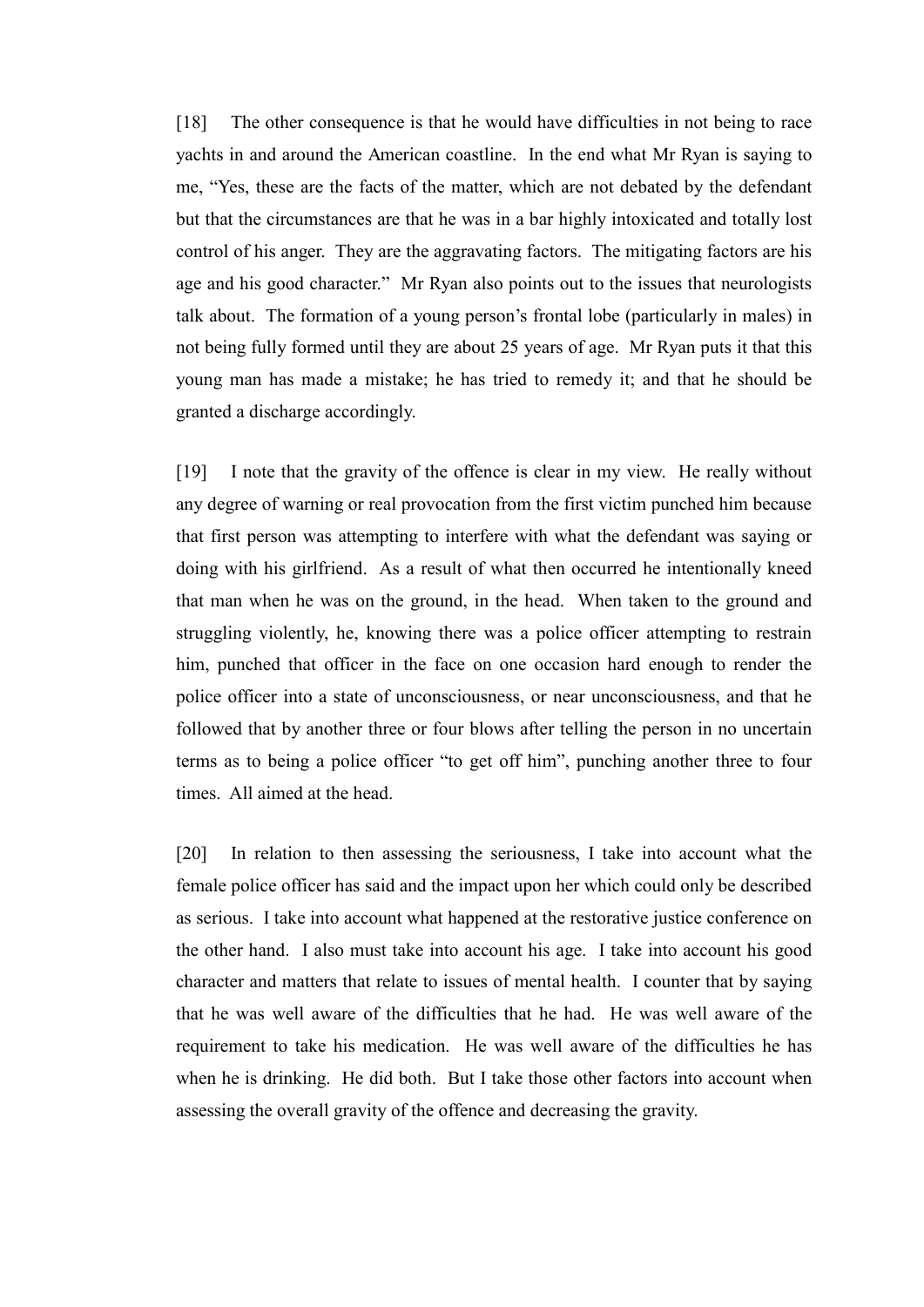[21] In that line I then consider the aggravating factors relating to the offender. I do not think there are any. The mitigating factors, as I have already said, his age and good character. I assess all of those matters as I am required to. In my view, after having given that consideration, I do not accept what Mr Ryan's written submissions say as to the level of gravity. I consider the gravity here, after taking all ss 7, 8 and 9 matters into account, as I am required to do, and all matters of mitigation that I consider the gravity to be above moderate.

[22] Consequences. As I have already said, it is not necessary the identified consequences would inevitably or probably occur. Is there a real and appreciable risk that such consequences would occur? I note that Mr Bates mentions to me an authority approved by the Court of Appeal in *Maraj v Police*.<sup>[6](#page-7-0)</sup> Wylie J in *Cook v Police*[7](#page-7-1) said at para [26]:

The words "is satisfied" in s 107 mean that the Court is required to make up its mind on reasonable grounds. It does not require proof beyond reasonable doubt. Further, the Court does not need to be satisfied that "the identified directions and consequences would inevitably or probably occur". It is sufficient if the Court is satisfied that there is "real and appreciable risk that such consequences will occur".

[23] He went on to make certain findings. But in another case of *Barker*  $v R^8$  $v R^8$ Wylie J then said that "real" and "appreciable" denotes something of substance and not something fanciful or something which may never happen. I take those comments into account.

[24] What is submitted to me is that in relation to the defendant's career and his future prospects, that he would not be able (and that is the submission made "not be able") to obtain the financial licence that he would require; and he would not be able to enter the United States of America. That the steps taken to rehabilitate himself after a one-off lapse of judgement and these "real" and "appreciable" risks are such that the consequences would outweigh the gravity of the offending.

<span id="page-7-1"></span><span id="page-7-0"></span><sup>6</sup> *Maraj v Police* [2016] NZCA 279 <sup>7</sup> *Cook v Police* [2014] NZHC 282 <sup>8</sup> *Barker v R* [2014] NZHC 435

<span id="page-7-2"></span>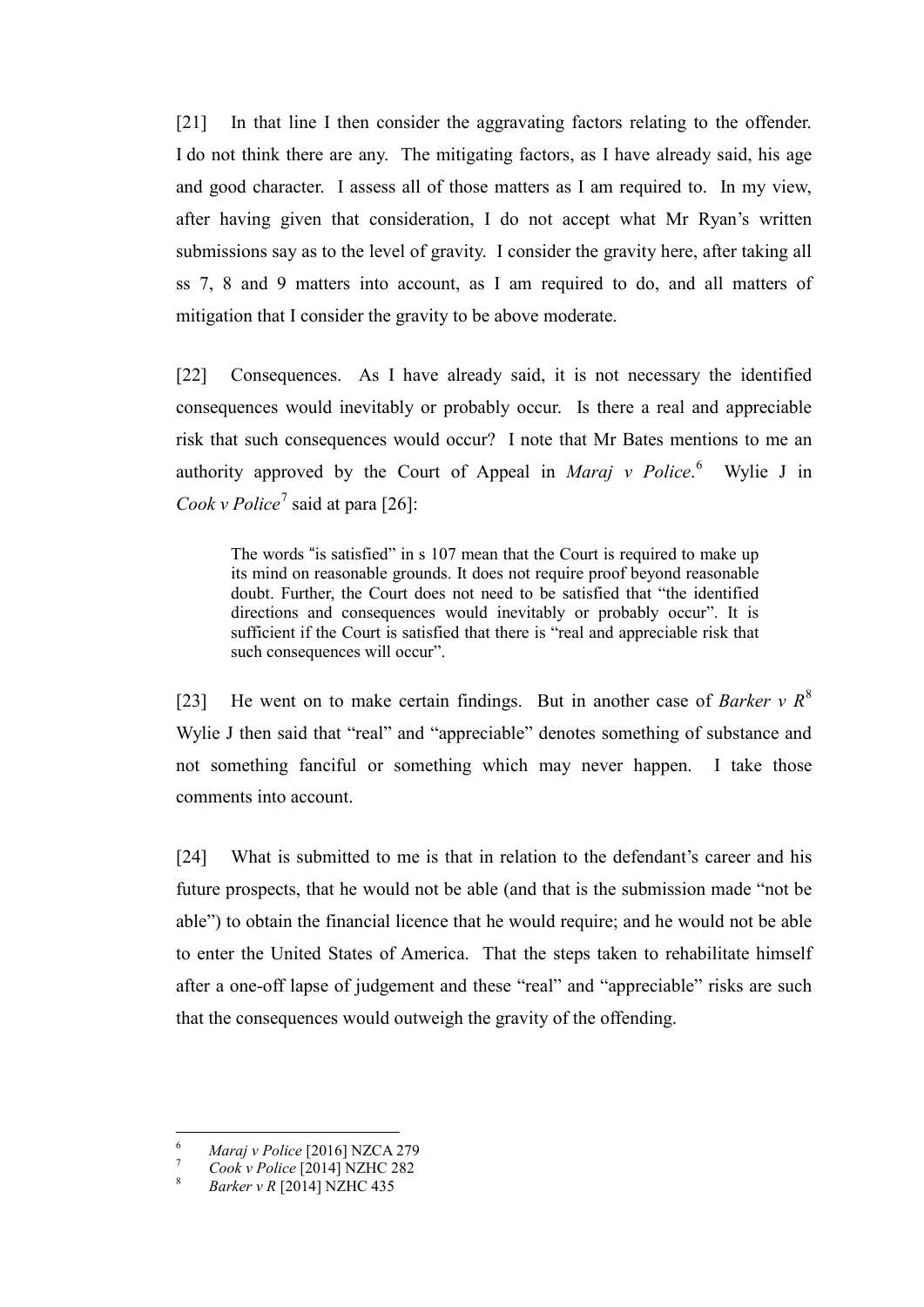[25] Mr Bates, on behalf of the Crown, submits however that the position is somewhat different as to consequences from what Mr Ryan argues. The first point that should be noted is in regards to Mr Bates again mentioning the authority that I spoke about  $(A \vee R^9)$  $(A \vee R^9)$  $(A \vee R^9)$  which is mentioned in  $Z \vee R$  and the personal aggravating and mitigating factors in  $Z \vee R$  to be taken into account. The consequences of a conviction Mr Bates debates at para 39 onwards (in page 11) of his submissions. When one has a look at the Security Commission guidelines these are somewhat different from what the defence submission is. The defendant, in his affidavit, talks about the Authority considering the conviction and reflecting adversely on his ability to act as an Authorised Financial Adviser. He was aware as he said (at paragraph 4.1.12 of his affidavit) when I quote (emphasis mine):

I am aware that a conviction **may not have such a profound effect** here in New Zealand as it **would have overseas on my chosen career path**.

[26] Mr Bates at para 41 of his submissions refers to the guidance notes provided by the Securities Commission. What in fact is said is that there is a discretion given to the Commission to consider every application by having regard to the circumstances of the applicant and the offence; and when assessing fitness the Commission will consider whether an adviser will probably discharge his or her duties; and whether he or she is fit for the role as a financial adviser. Further, such applications are considered on a "case-by-case approach".

[27] When I have regard to those matters and the authority of *Maraj v Police* it is very clear that where a statutory body is given the task of screening or selecting applicants for admission to a profession, they should exercise the discretion. That it is inappropriate for the Court in all but the most exceptional cases to substitute its discretion.

[28] In *Roberts v Police*<sup>[10](#page-8-1)</sup> Wylie J commented it was not going too far to say (as quoted from Mr Bates' submission) that to do so (grant a discharge) the Court would be actively concealing from a statutory body information which ought properly to come before that body.

<span id="page-8-1"></span><span id="page-8-0"></span><sup>&</sup>lt;sup>9</sup> *A (CA747/10) v R* [2011] NZCA 328

<sup>10</sup> *Roberts v Police* (1989) 5 CRNZ 34 (HC)